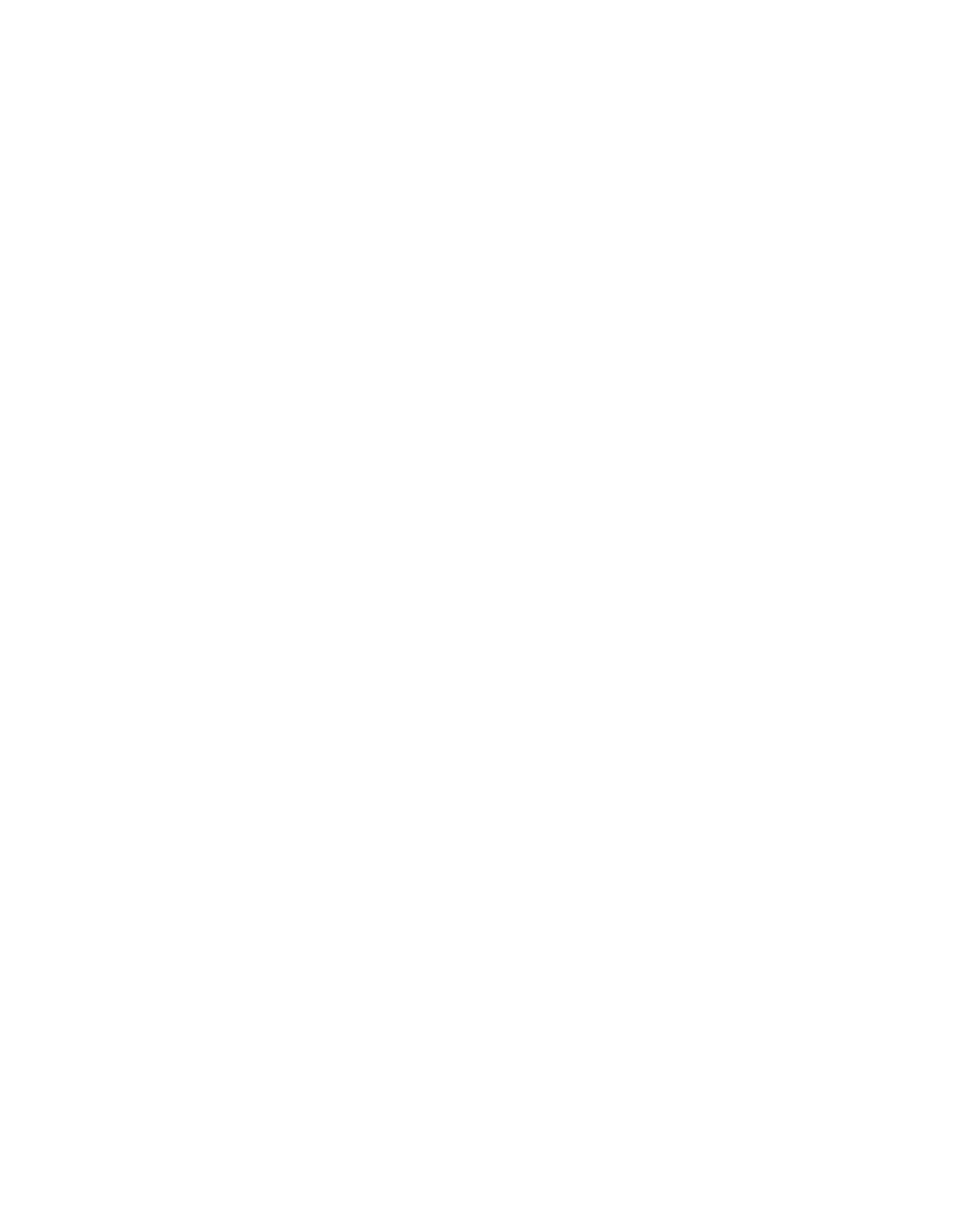#### **Important**

The bath must be installed according to installation instructions (F258000) for the Verona™ whirlpool bath. Follow the instructions to ensure that proper framing has been provided to support the J-Corner Shower Tower. Finishing materials must be waterproof and sealed so that spray and condensation do not cause moisture damage.

**NOTE: The J-Corner Shower Tower has been partially pre-assembled for your convenience during installation. The installer must still follow the instructions to ensure proper installation of the tower and components (see page 11). We recommend that two persons perform this installation.**

#### **Contents**

| Exploded View of J-Corner Shower Tower [100] [100] [100] [100] [100] [100] [100] [100] [100] [100] [100] [100] [100] [100] [100] [100] [100] [100] [100] [100] [100] [100] [100] [100] [100] [100] [100] [100] [100] [100] [10 | 2   |
|--------------------------------------------------------------------------------------------------------------------------------------------------------------------------------------------------------------------------------|-----|
|                                                                                                                                                                                                                                | 4   |
|                                                                                                                                                                                                                                | 6   |
|                                                                                                                                                                                                                                | 8   |
|                                                                                                                                                                                                                                | 8   |
|                                                                                                                                                                                                                                | 10  |
|                                                                                                                                                                                                                                | 11  |
|                                                                                                                                                                                                                                | 12  |
|                                                                                                                                                                                                                                | -13 |
|                                                                                                                                                                                                                                | 15  |
|                                                                                                                                                                                                                                | 17  |
|                                                                                                                                                                                                                                | 18  |
|                                                                                                                                                                                                                                | 19  |
|                                                                                                                                                                                                                                | 19  |

#### **Tools Required**

- 1. Drill.
- 2. Drill bits: 3/32", 1/8", 3/16", 5/16" and 9/32".
- 3. Flat blade screw driver, No. 1.
- 4. Phillips type blade screw driver, No. 2.
- 5. 5/16" or 8 mm deep socket or nut driver.
- 6. Caulking gun.
- 7. Sealant (silicone).
- 8. Adjustable wrenches (small and medium).
- 9. Allen wrenches: 1.5 mm, 2.5 mm, 3 mm and 5/64".
- 10. Step ladder.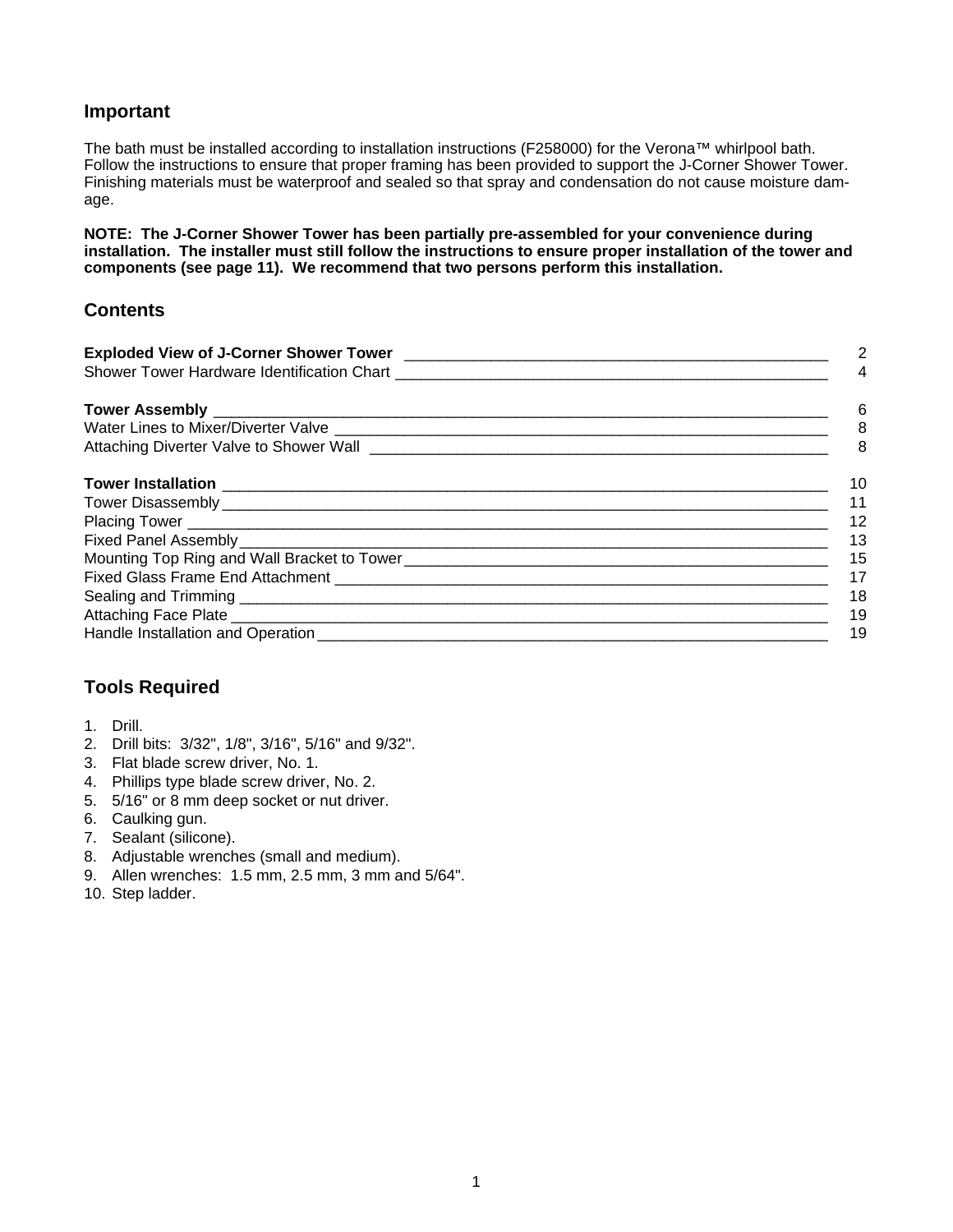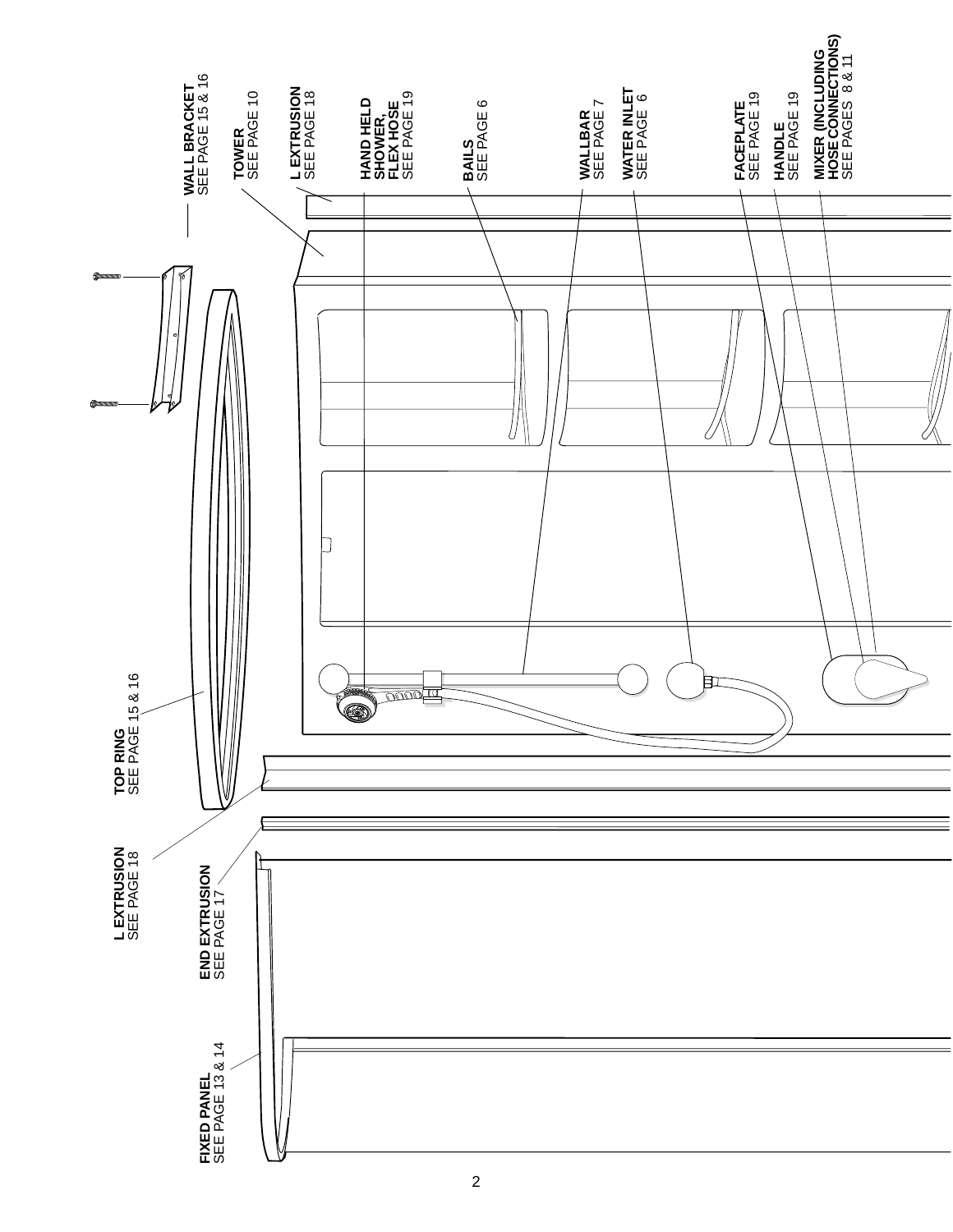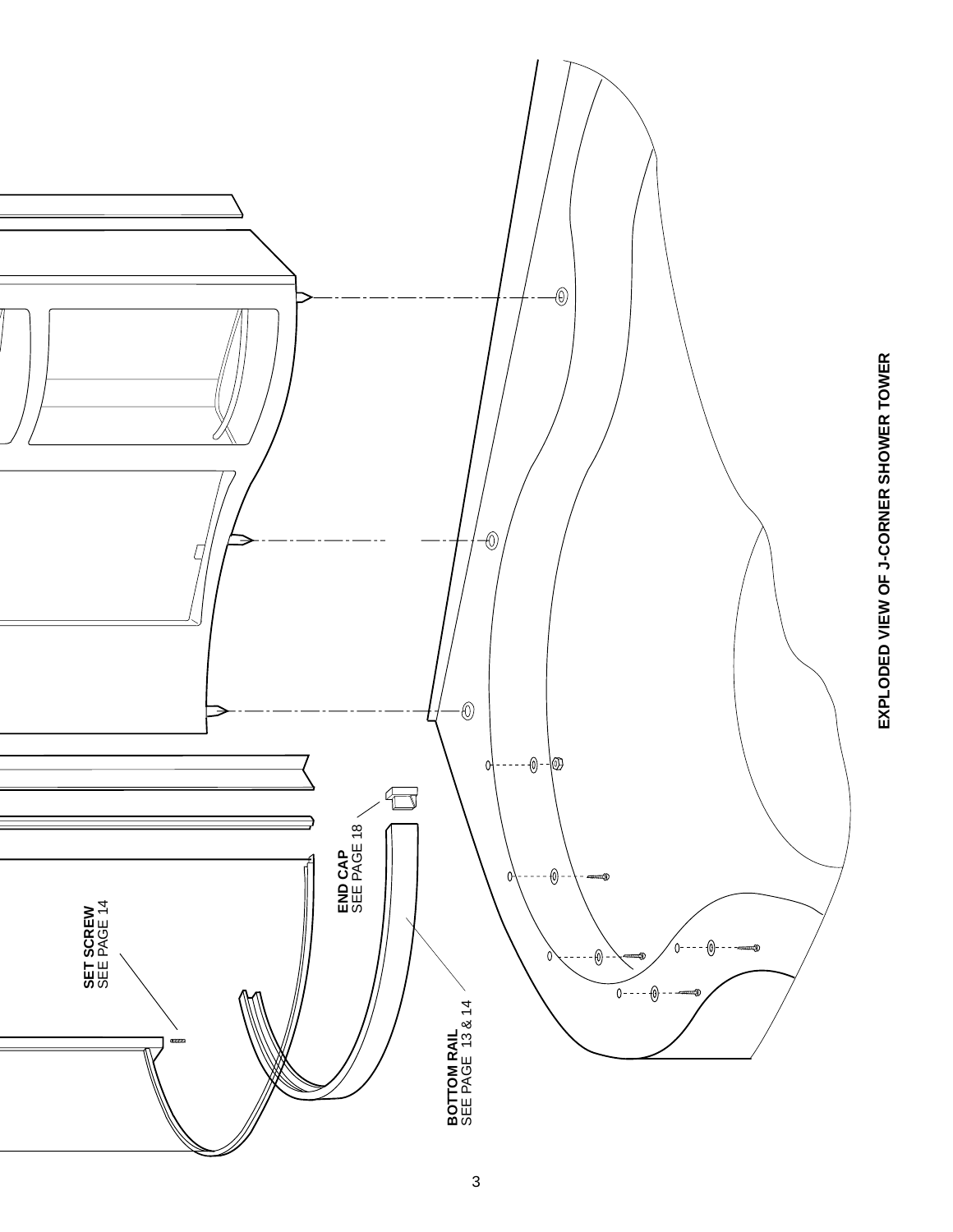# **Shower Tower Hardware Identification Chart**

The diagrams for these fasteners are shown actual size for fast identification. **HARDWARE**

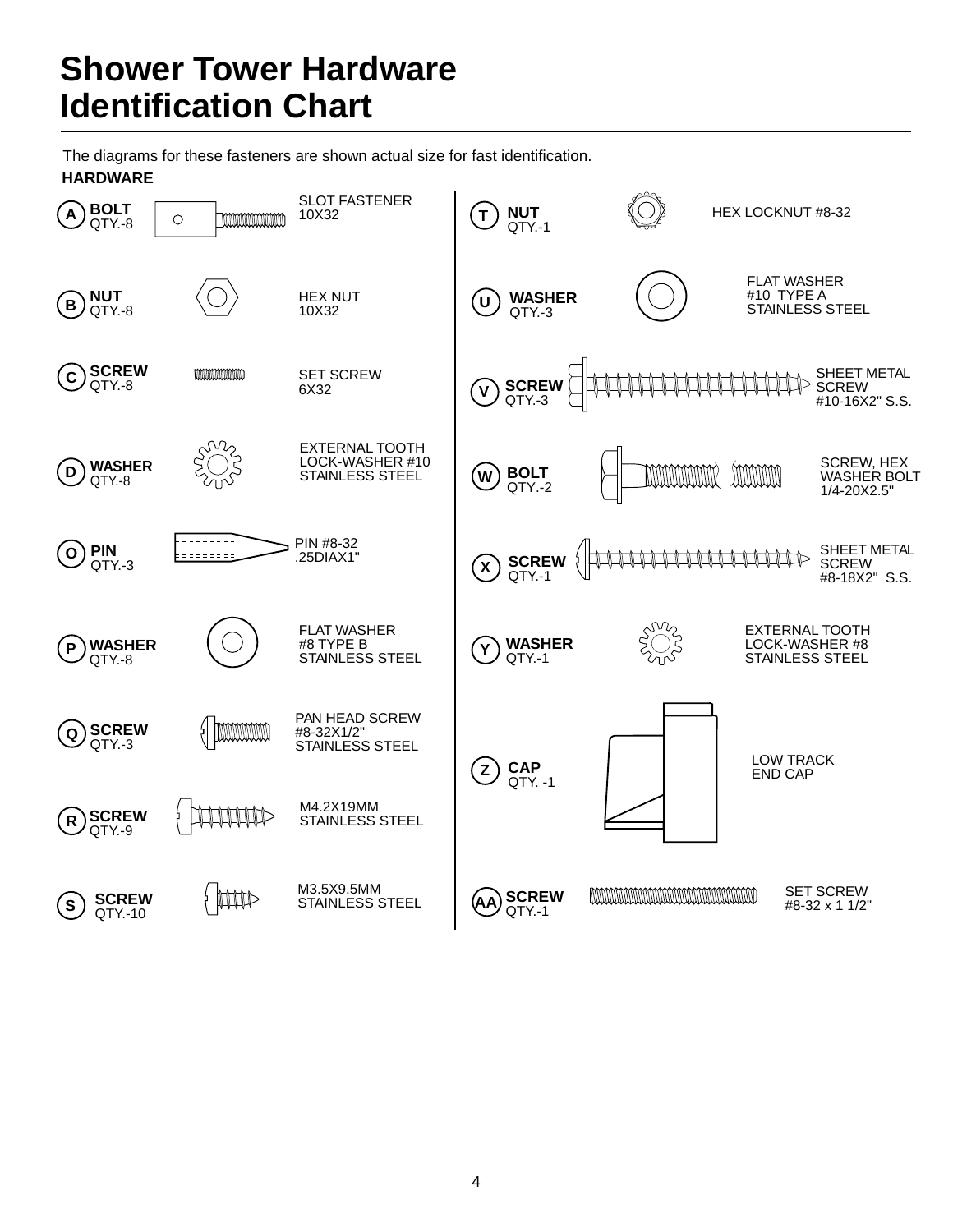# **Shower Tower Hardware Identification Chart**

The diagrams for these fasteners are shown actual size for fast identification.

### **HARDWARE**

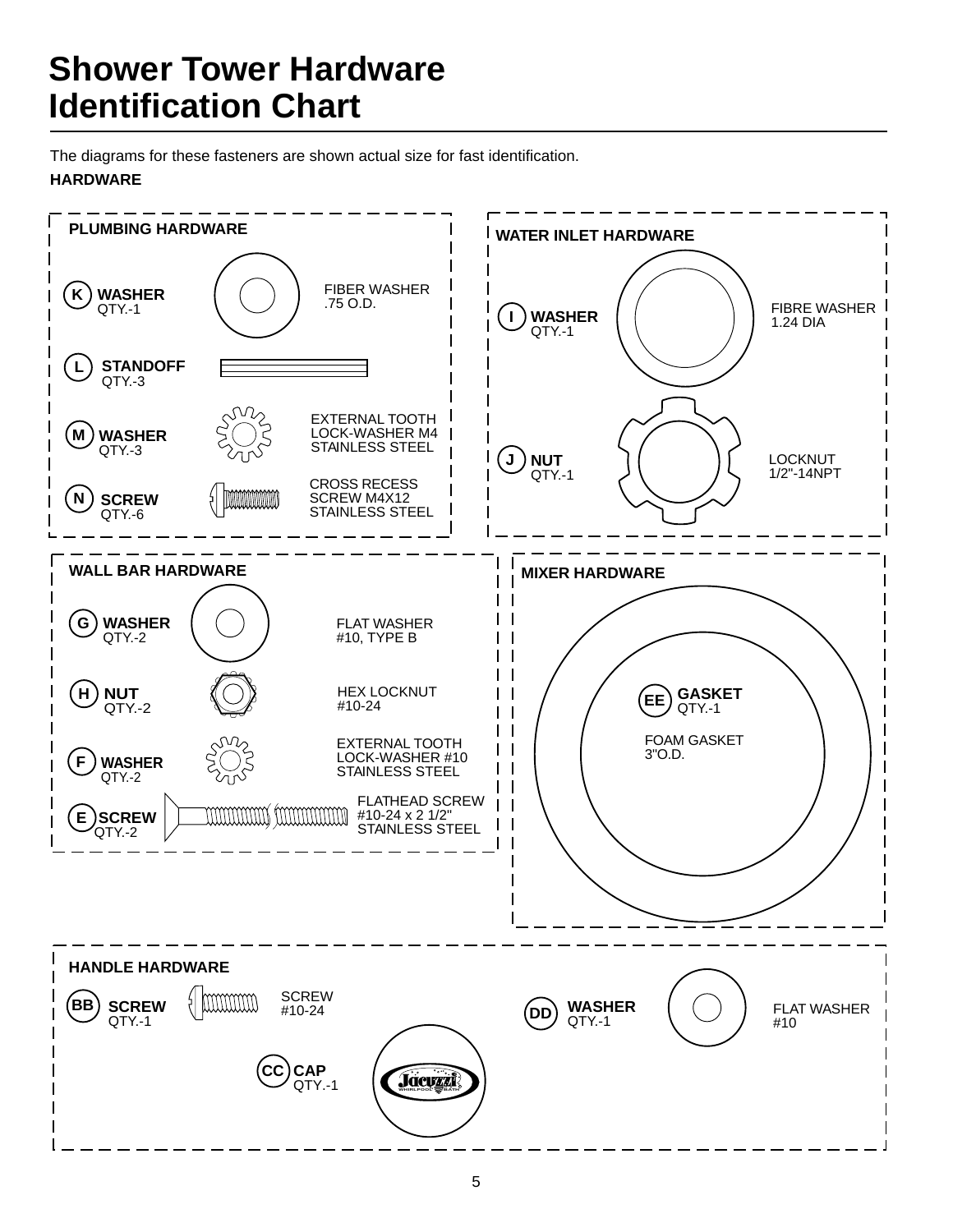# **TOWER ASSEMBLY**

1. Assemble the four (4) bails to the tower wall. (See Illustration 1.) Do not overtighten the nuts on the threaded shaft end. Overtightening may break the stud.





2. Attach the water inlet to the tower wall. (See Illustration 2.)

#### WATER INLET

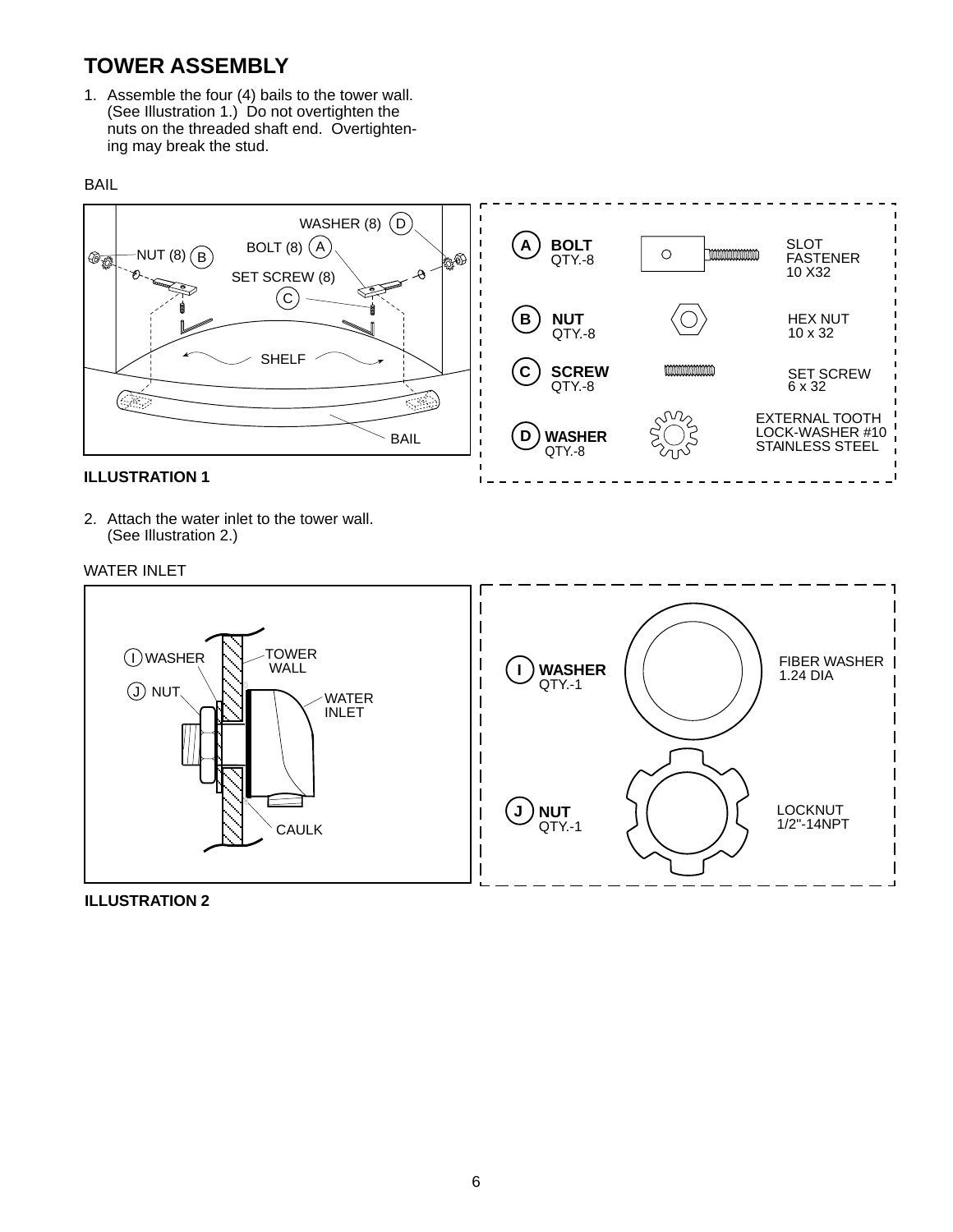

7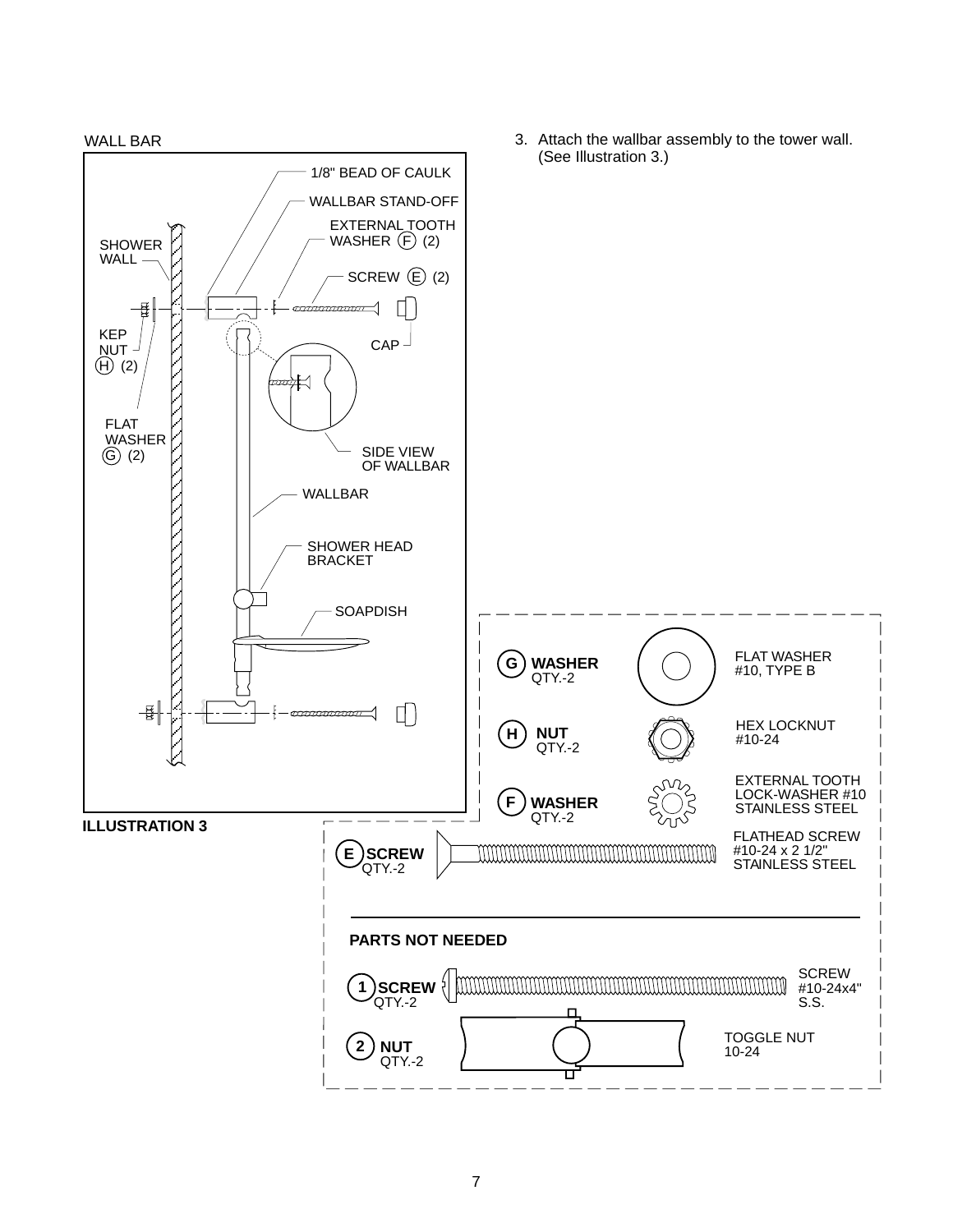WATER LINES TO MIXER VALVE



**ILLUSTRATION 4**



- 4. Attach the Hot/Cold water lines and shower line to the mixer valve. Use an approved thread sealant on threads. Attach standoffs to the mixer valve. (See Illustration 4.)
- 5. Attach the mixer valve to the shower wall. (See Illustration 5.)



**ILLUSTRATION 5**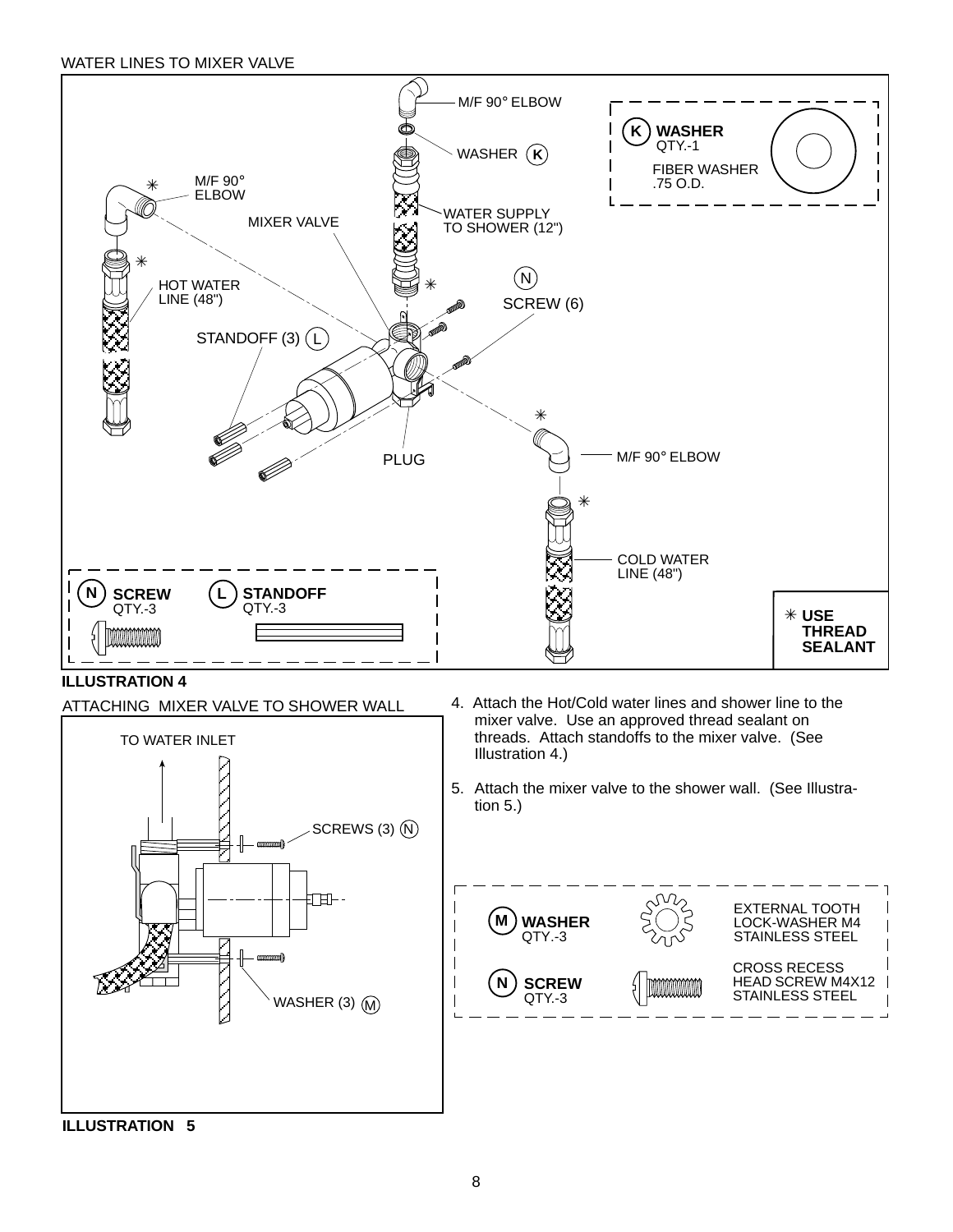6. Attach the shower line to the water inlet (12" hose). (See Illustration 6.)



**ILLUSTRATION 6**

7. Attach the three (3) pins to the bottom of the tower. (See Illustrations 7 and 8.)





**ILLUSTRATION 7**



**ILLUSTRATION 8**

8. After these steps are completed, set the tower aside.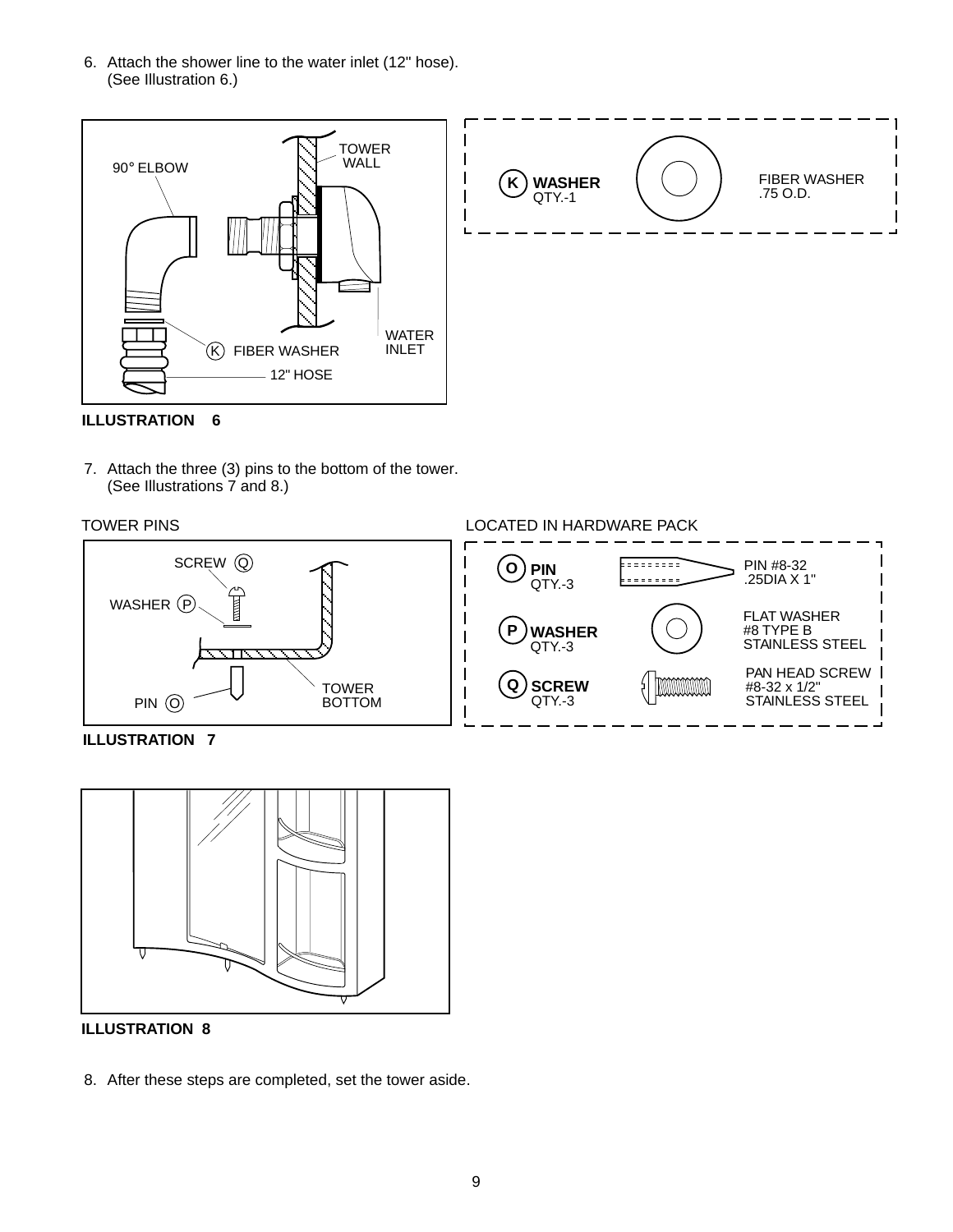### **TOWER INSTALLATION**



#### **ILLUSTRATION 9A**

1. To locate the drilling template, place it over the bath. The template should be against the bath flange edge and template corner 'A' should be at the bath's corner. (See Illustration 9.)

**Note:** If bath has been installed with finish materials over bath flange, trim an amount off the template along the bath flange edge equal to the thickness of mortar and finish materials. (See Illustration 9A.)

- 2. The inner orange circle should be centered over the circular opening of the bathtub. (See Illustration 9.) The edge marked "BATH FLANGE EDGE" must be parallel with the back wall. With the template lying flat, tape firmly to eliminate any shifting.
- 3 Using a sharp center punch, lightly tap through the template hole center location marks onto the bath surface. Remove the template.
- 4. Drill two (3) 9/32" diameter holes for the tower and five (5) 3/16" holes for the bottom rail. (Do **not** drill through the template.)

#### **IMPORTANT: THE HOLES MUST BE DRILLED AS ACCURATELY AS POSSIBLE TO INSURE PROPER INSTALLATION AND OPERATION OF THE SHOWER DOOR.**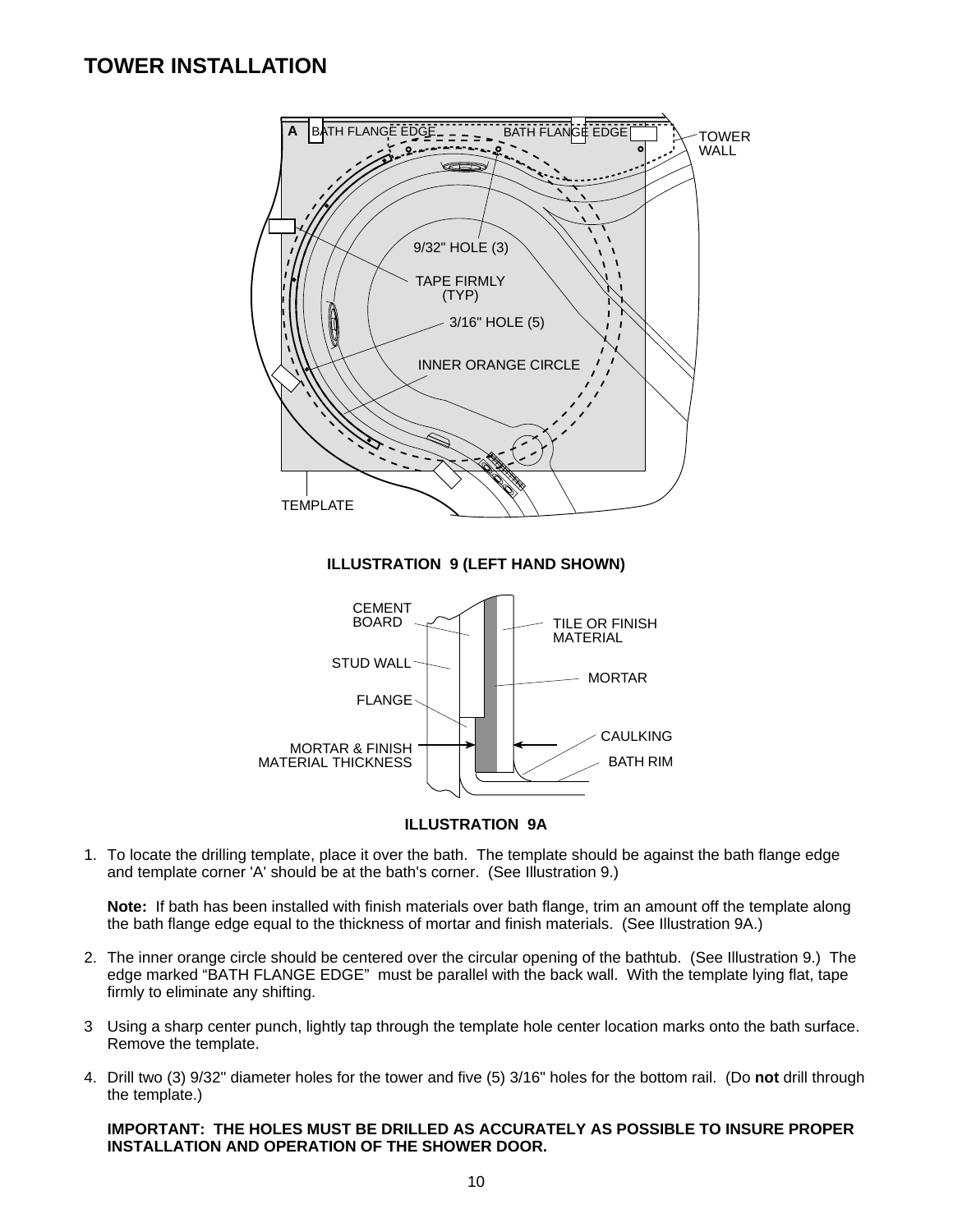# **DISASSEMBLY INSTRUCTIONS**

Although the J-Shower Tower is shipped partially assembled, **it will have to be partially disassembled** to install. After removing packing materials, follow the instructions below.

- 1. Remove end cap on the lower track. (Page 18, illustration 24.)
- 2. Remove the top ring. (Page 15, illustration 19.)
- 3. Remove the fixed panel with bottom rail. (Page 14, illustration 15 .)
- 4. It is not necessary to remove bails or wall bar. Water connections will have to be removed to apply sealant.



- 5. Attach Hot and Cold water supply lines of the mixer to the stub-out supply lines. (See Illustration 10.)
- 6. Locate the on/off handle and temporarily place it on the mixer valve. (See Illustration 26 on page 19.) With the mixer valve in the OFF position, turn on the water supply. Check for leaks at all connectors. Seal any leaks and continue.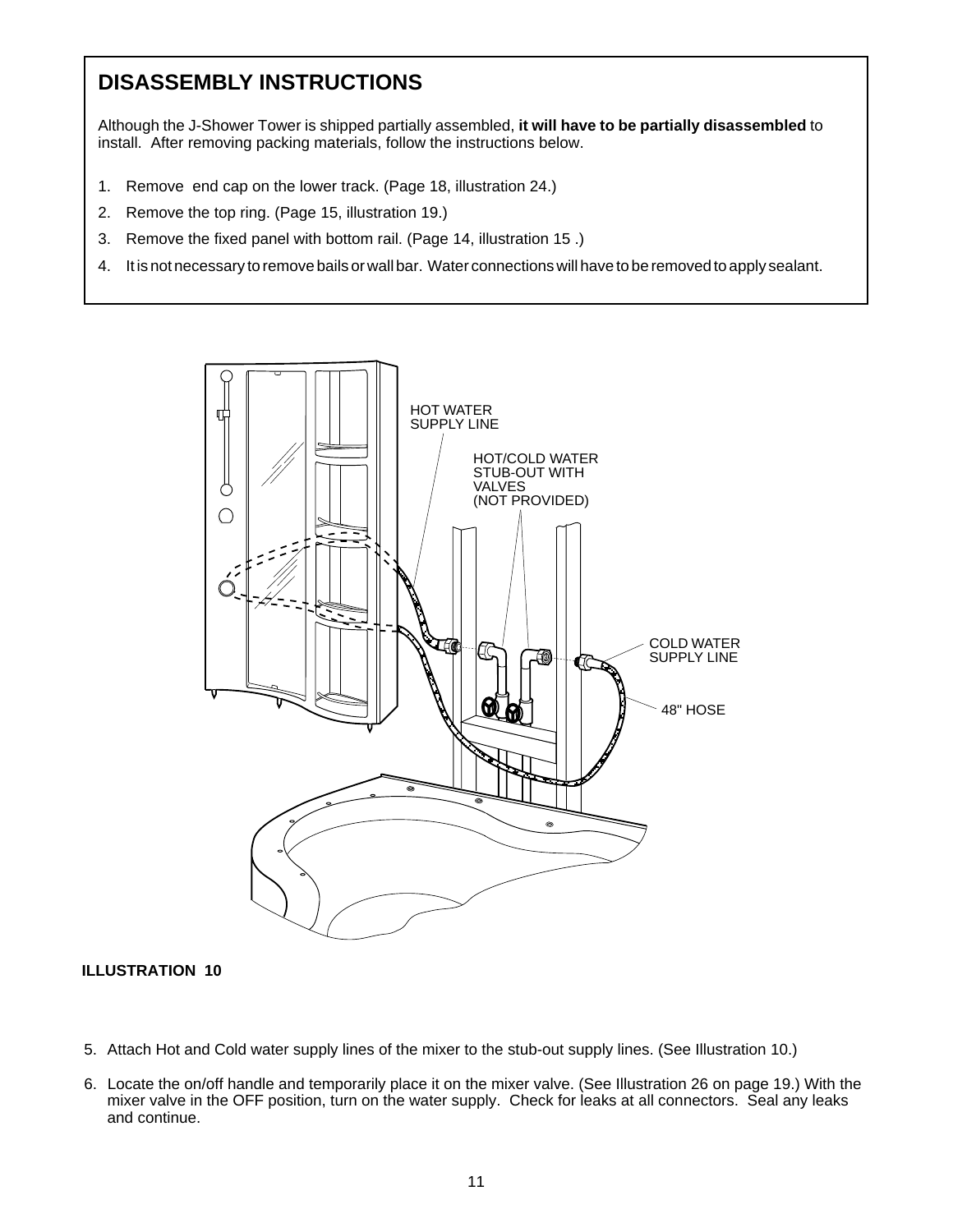## **PLACING TOWER**



- 7. Dry fit tower pins into holes to check hole location. Apply sealant around the three tower wall holes on the bath and around the perimeter where the tower will sit. (See Illustration 11.)
- 8. Place the tower pins in the holes and push the tower down firmly. The tower will stand temporarily on its own. Clean off excess sealant.
- 9. Place the U-extrusion against the wall edge, set back 13/32" from front edge. Drill three (3) 1/8" holes into the wall and U-extrusion. Put sealant on the mating surface of the U-extrusion, or on the wall, and secure the U-extrusion to the wall with the stainless steel screws, **R**.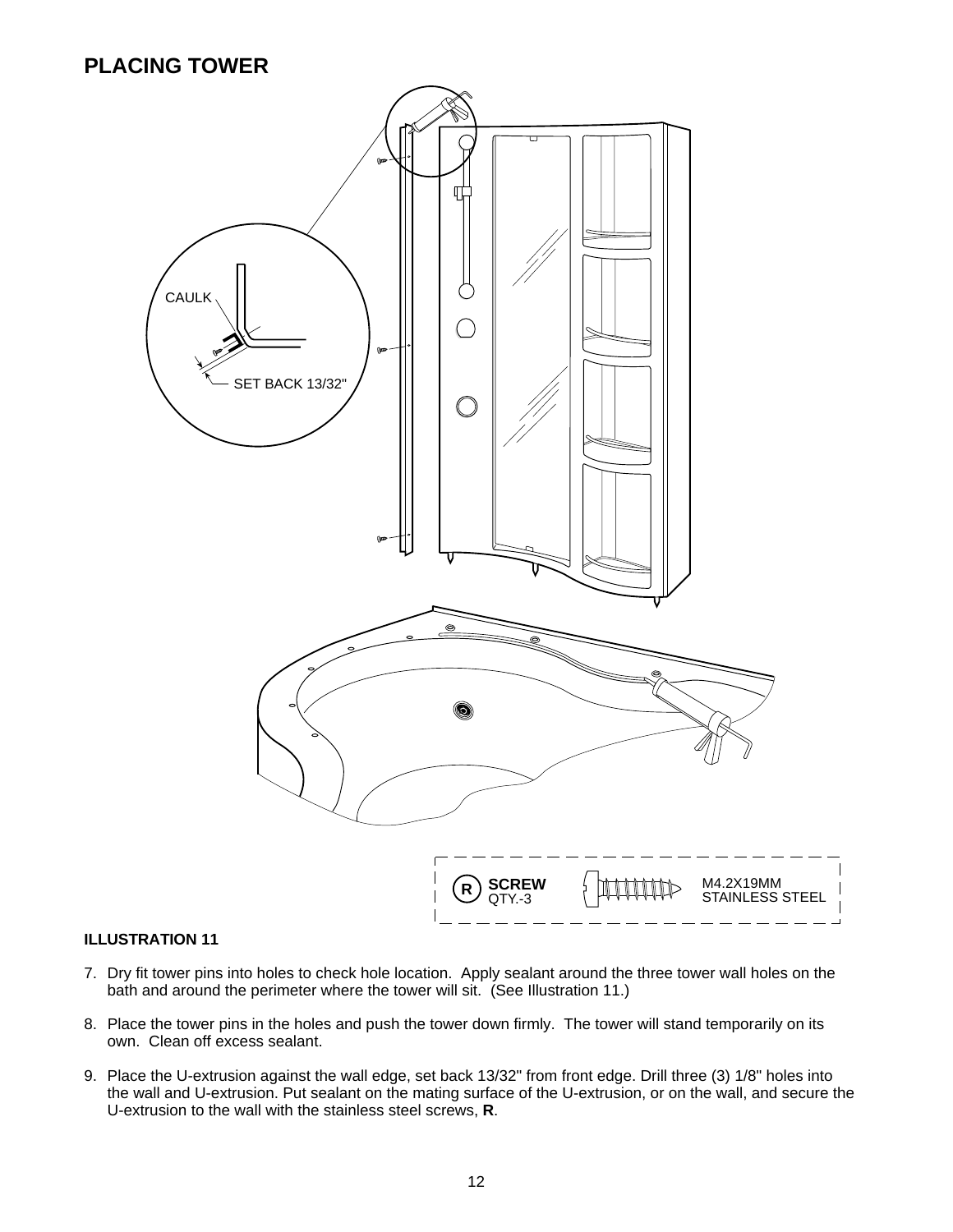#### FIXED PANEL TO BOTTOM RAIL



**ILLUSTRATION 14**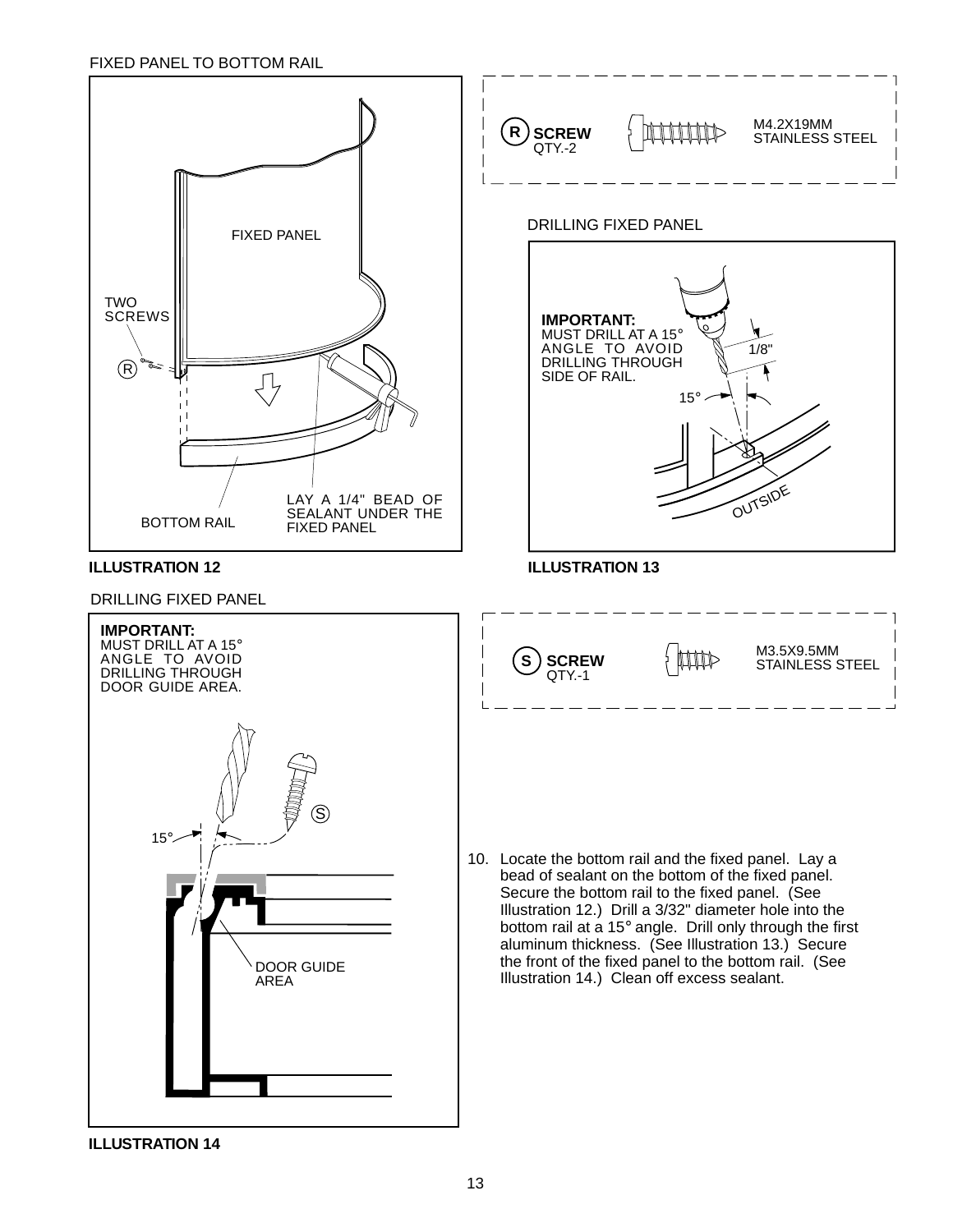#### **FIXED PANEL ASSEMBLE TO BATH**



11. Screw 1 1/2" Allen set screw 3/4" deep into the bottom of the fixed panel. Lay a 1/4" bead of sealant under the bottom rail and inside the back channel of the vertical frame. Place the assembly against the vertical edge of the tower and onto the bath surface, interlocking the two extrusions. (See Illustration 15.) Secure the assembly to the bathtub using one (1) nut and washer and four (4) screws and washers following the fastening sequence. Gently push on the shaded portion of the bottom rail (see Illustration 15) to align with the holes in the bath shell. After installing the fixed panel, apply sealant along **all four inside** edges of the glass frame. Clean up excess sealant.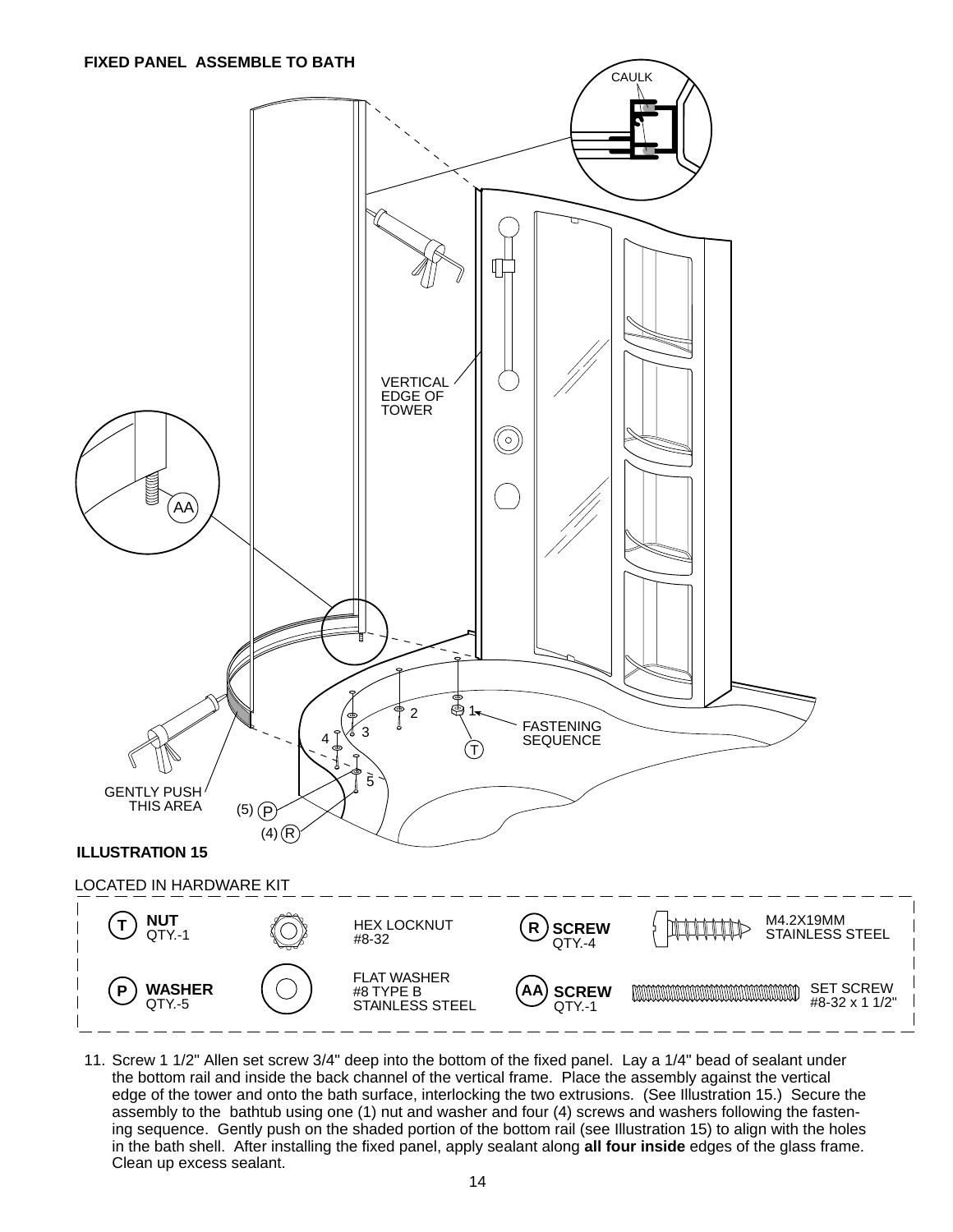#### RING TOP PLANE MARK

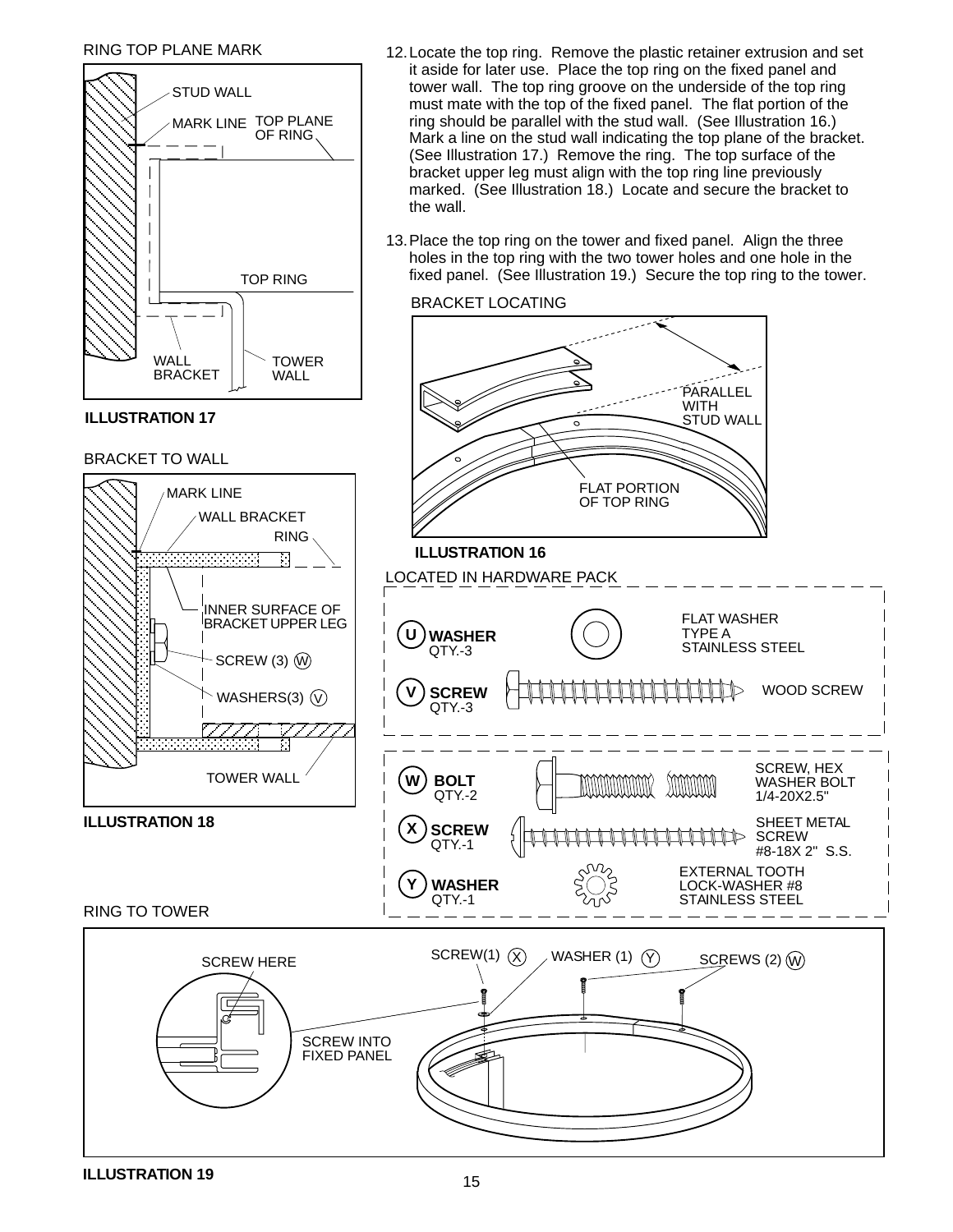#### DRILLING TOP RING



#### **ILLUSTRATION 20**

DRILLING TOP RING





#### **ILLUSTRATION 21**



**ILLUSTRATION 22A**

**ILLUSTRATION 22B**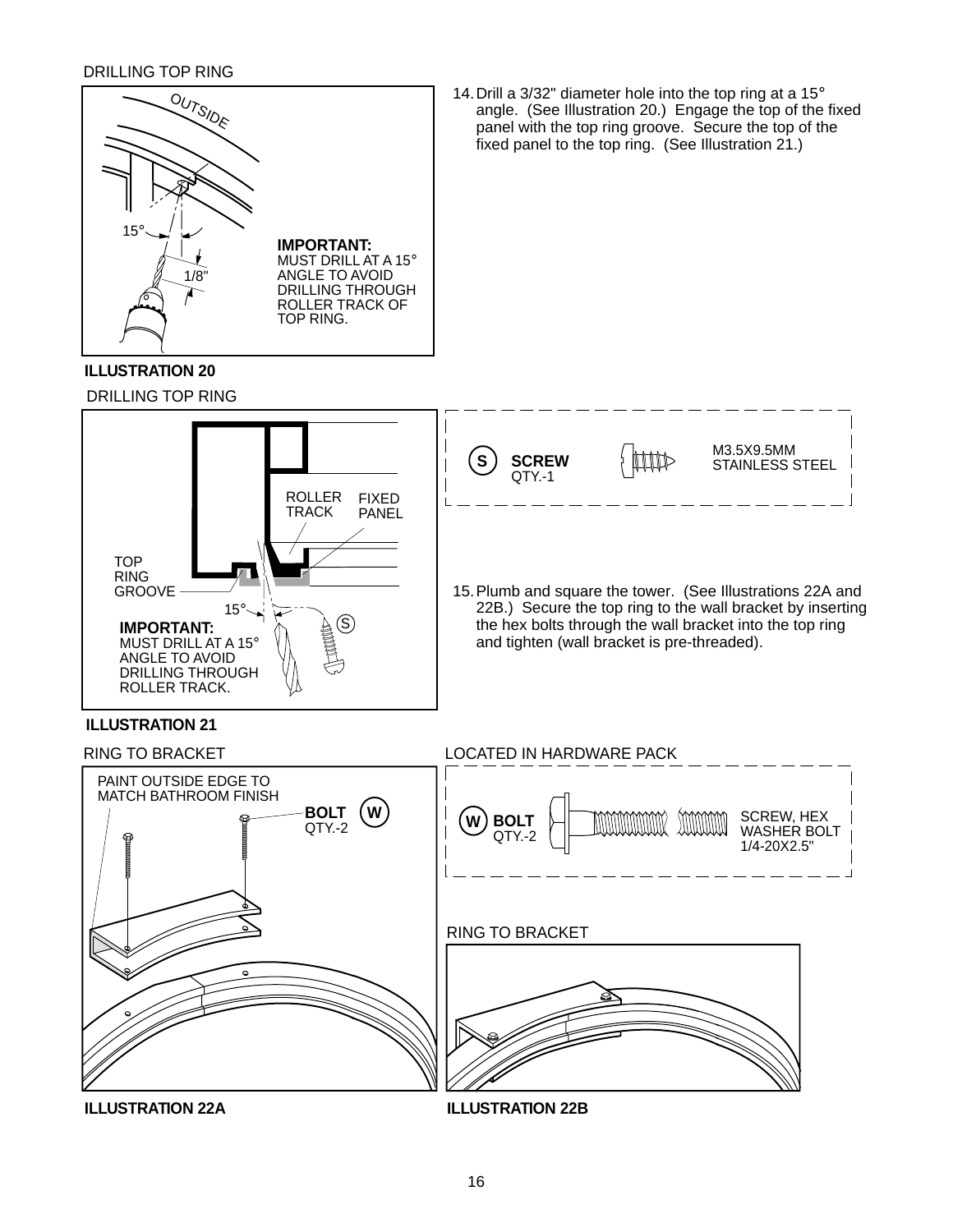

#### **ILLUSTRATION 23**

16. Apply sealant in frame and extrusion. Align and place extrusion above end cap onto the fixed glass.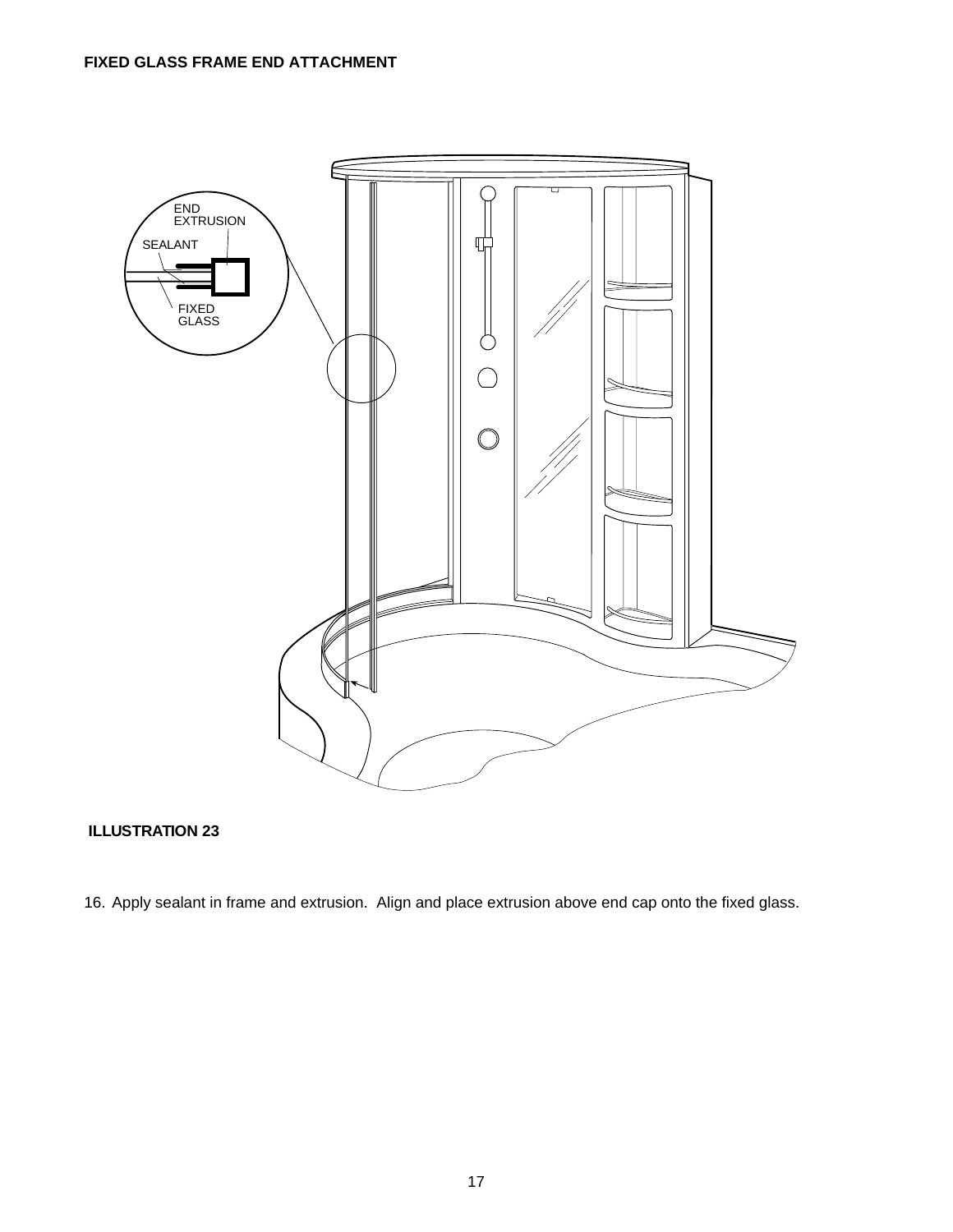

17. Install on the sides of the tower the aluminum extrusions provided. They may be sealed in place or secured with screws (S, quantity 6). Seal the end cap by applying clear silicone sealant prior to placing into the end of the lower track. Secure with self-tapping screw S.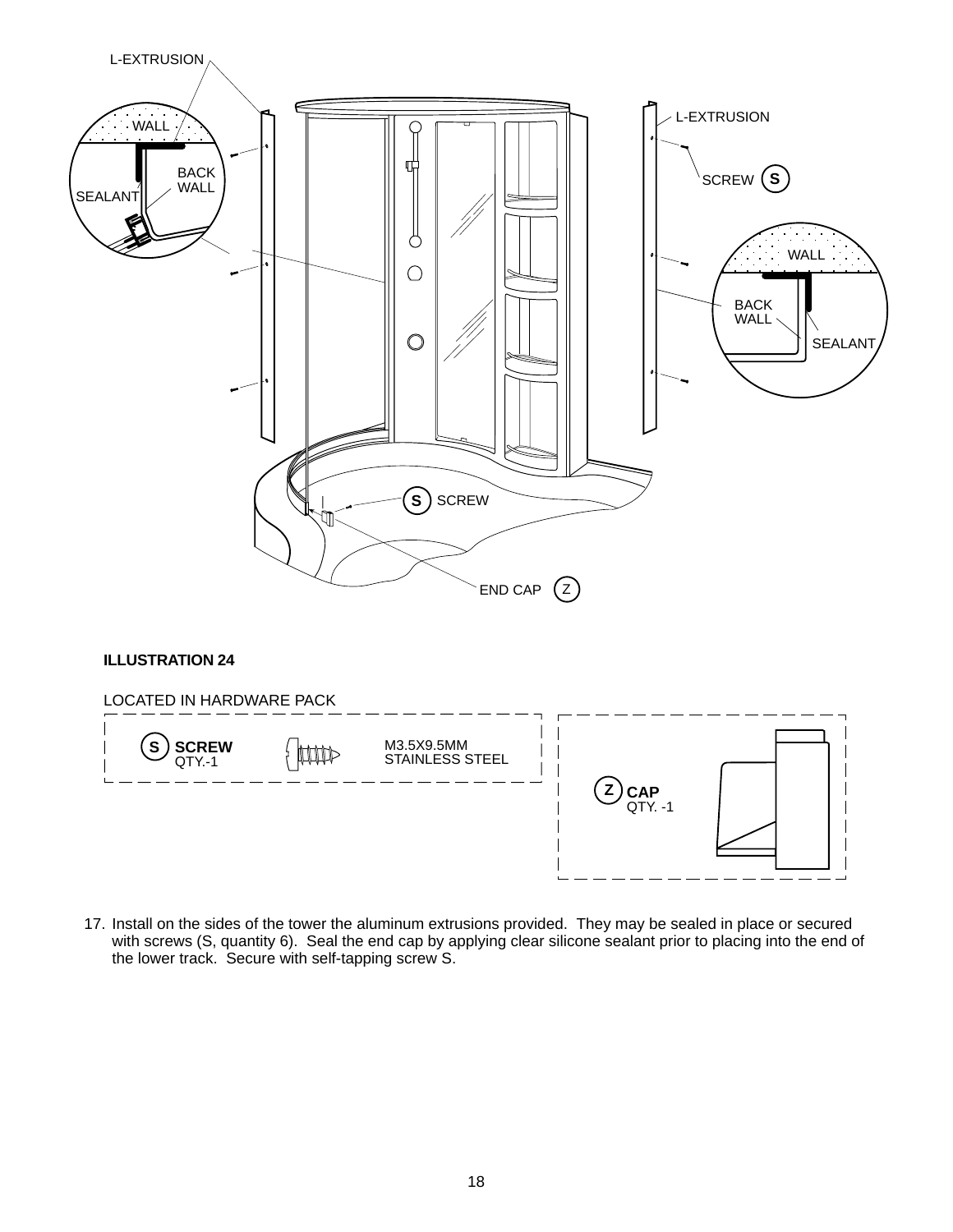#### ATTACHING FACE PLATE



#### **ILLUSTRATION 25**



#### HANDLE INSTALLATION



#### **ILLUSTRATION 26**

- 18. Assemble the face plate and handles as shown in Illustrations 25 and 26. Attach the shower hose to the hand held shower. Use the washer supplied with the shower hose. (See Illustration 27.)
- 19. Attach the shower hose. (See Illustration 27.) Use the washer supplied with the shower hose.
- 20. For hot and cold operation of the handle, see Illustration 28.



**CAP** QTY.-1